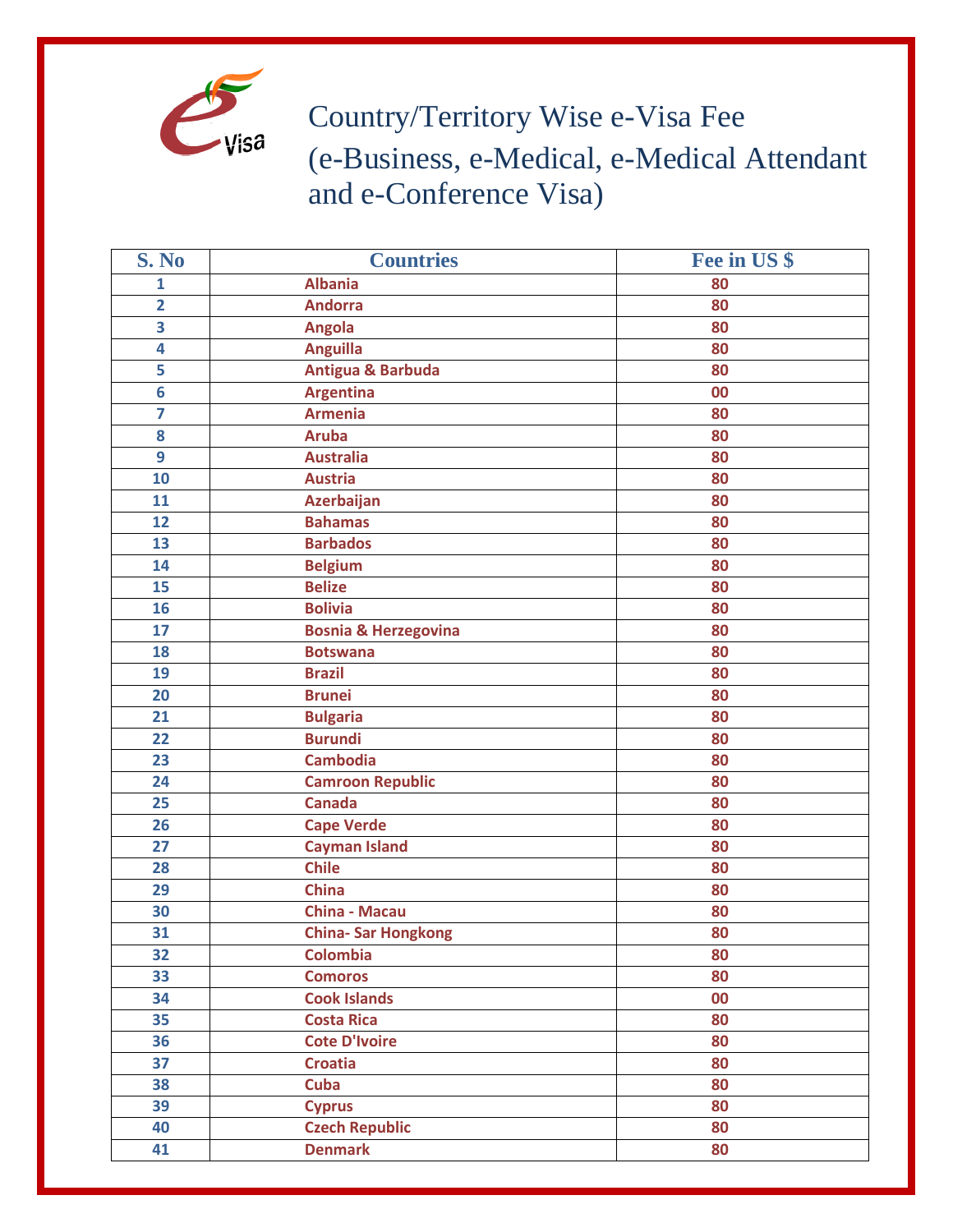| 42 | <b>Djibouti</b>           | 80 |
|----|---------------------------|----|
| 43 | <b>Dominica</b>           | 80 |
| 44 | <b>Dominican Republic</b> | 80 |
| 45 | <b>East Timor</b>         | 80 |
| 46 | <b>Ecuador</b>            | 80 |
| 47 | <b>El Salvador</b>        | 80 |
| 48 | <b>Eritrea</b>            | 80 |
| 49 | <b>Estonia</b>            | 80 |
| 50 | <b>Fiji</b>               | 00 |
| 51 | <b>Finland</b>            | 80 |
| 52 | <b>France</b>             | 80 |
| 53 | Gabon                     | 80 |
| 54 | <b>Gambia</b>             | 80 |
| 55 | <b>Georgia</b>            | 80 |
| 56 | <b>Germany</b>            | 80 |
| 57 | <b>Ghana</b>              | 80 |
| 58 | <b>Greece</b>             | 80 |
| 59 | <b>Grenada</b>            | 80 |
| 60 | <b>Guatemala</b>          | 80 |
| 61 | <b>Guinea</b>             | 80 |
| 62 | <b>Guyana</b>             | 80 |
| 63 | <b>Haiti</b>              | 80 |
| 64 | <b>Honduras</b>           | 80 |
| 65 | <b>Hungary</b>            | 80 |
| 66 | <b>Iceland</b>            | 80 |
| 67 | <b>Indonesia</b>          | 00 |
| 68 | <b>Iran</b>               | 80 |
| 69 | <b>Ireland</b>            | 80 |
| 70 | <b>Israel</b>             | 80 |
| 71 | <b>Italy</b>              | 80 |
| 72 | <b>Jamaica</b>            | 00 |
| 73 | <b>Japan</b>              | 25 |
| 74 | <b>Jordan</b>             | 80 |
| 75 | <b>Kazakhstan</b>         | 80 |
| 76 | <b>Kenya</b>              | 80 |
| 77 | <b>Kiribati</b>           | 00 |
| 78 | <b>Kyrgyzstan</b>         | 80 |
| 79 | Laos                      | 80 |
| 80 | Latvia                    | 80 |
| 81 | Lesotho                   | 80 |
| 82 | <b>Liberia</b>            | 80 |
| 83 | Liechtenstein             | 80 |
| 84 | <b>Lithuania</b>          | 80 |
| 85 | <b>Luxembourg</b>         | 80 |
| 86 | <b>Macedonia</b>          | 80 |
| 87 | <b>Madagascar</b>         | 80 |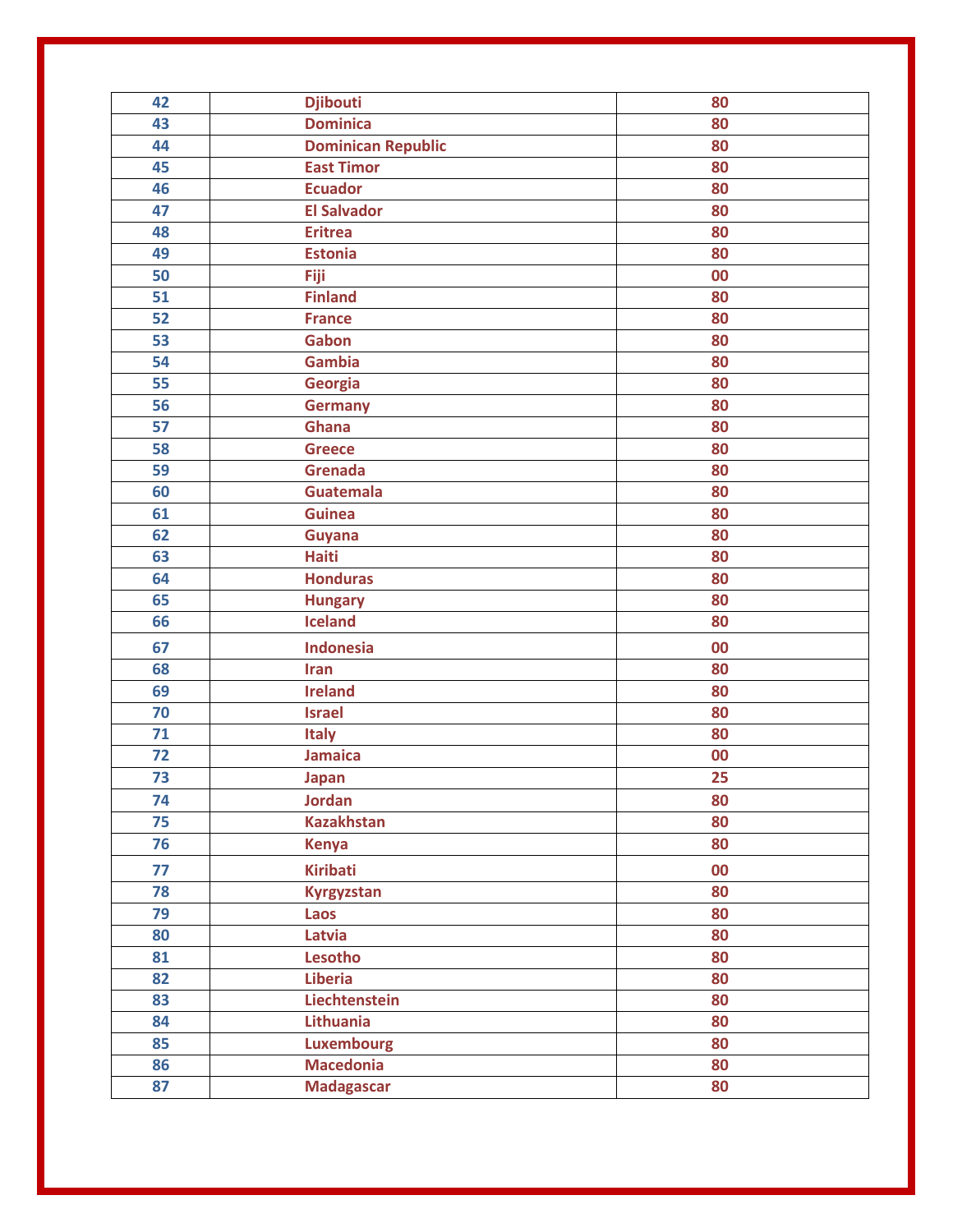| 88  | <b>Malawi</b>                           | 80  |
|-----|-----------------------------------------|-----|
| 89  | <b>Malaysia</b>                         | 80  |
| 90  | <b>Mali</b>                             | 80  |
| 91  | <b>Malta</b>                            | 80  |
| 92  | <b>Marshall Islands</b>                 | 00  |
| 93  | <b>Mauritius</b>                        | 00  |
| 94  | <b>Mexico</b>                           | 80  |
| 95  | <b>Micronesia</b>                       | 00  |
| 96  | <b>Moldova</b>                          | 80  |
| 97  | <b>Monaco</b>                           | 80  |
| 98  | <b>Mongolia</b>                         | 80  |
| 99  | <b>Montenegro</b>                       | 80  |
| 100 | <b>Montserrat</b>                       | 80  |
| 101 | <b>Mozambique</b>                       | 100 |
| 102 | <b>Myanmar</b>                          | 00  |
| 103 | <b>Namibia</b>                          | 80  |
| 104 | <b>Nauru</b>                            | 00  |
| 105 | <b>Netherlands</b>                      | 80  |
| 106 | <b>New Zealand</b>                      | 80  |
| 107 | <b>Nicaragua</b>                        | 80  |
| 108 | <b>Niger Republic</b>                   | 80  |
| 109 | <b>Niue Island</b>                      | 00  |
| 110 | <b>Norway</b>                           | 80  |
| 111 | <b>Oman</b>                             | 80  |
| 112 | <b>Palau</b>                            | 00  |
| 113 | <b>Palestine</b>                        | 80  |
| 114 | Panama                                  | 80  |
| 115 | <b>Papua New Guinea</b>                 | 00  |
| 116 | <b>Paraguay</b>                         | 80  |
| 117 | <b>Peru</b>                             | 80  |
| 118 | <b>Philippines</b>                      | 80  |
| 119 | <b>Poland</b>                           | 80  |
| 120 | <b>Portugal</b>                         | 80  |
| 121 | Qatar                                   | 80  |
| 122 | <b>Republic Of Korea</b>                | 80  |
| 123 | <b>Romania</b>                          | 80  |
| 124 | <b>Russia</b>                           | 100 |
| 125 | <b>Rwanda</b>                           | 80  |
| 126 | <b>Saint Christopher And Nevis</b>      | 80  |
| 127 | <b>Saint Lucia</b>                      | 80  |
| 128 | <b>Saint Vincent And The Grenadines</b> | 80  |
| 129 | <b>Samoa</b>                            | 00  |
| 130 | <b>San Marino</b>                       | 80  |
| 131 | Saudi Arabia                            | 80  |
| 132 | <b>Senegal</b>                          | 80  |
| 133 | <b>Serbia</b>                           | 80  |
| 134 | <b>Seychelles</b>                       | 00  |